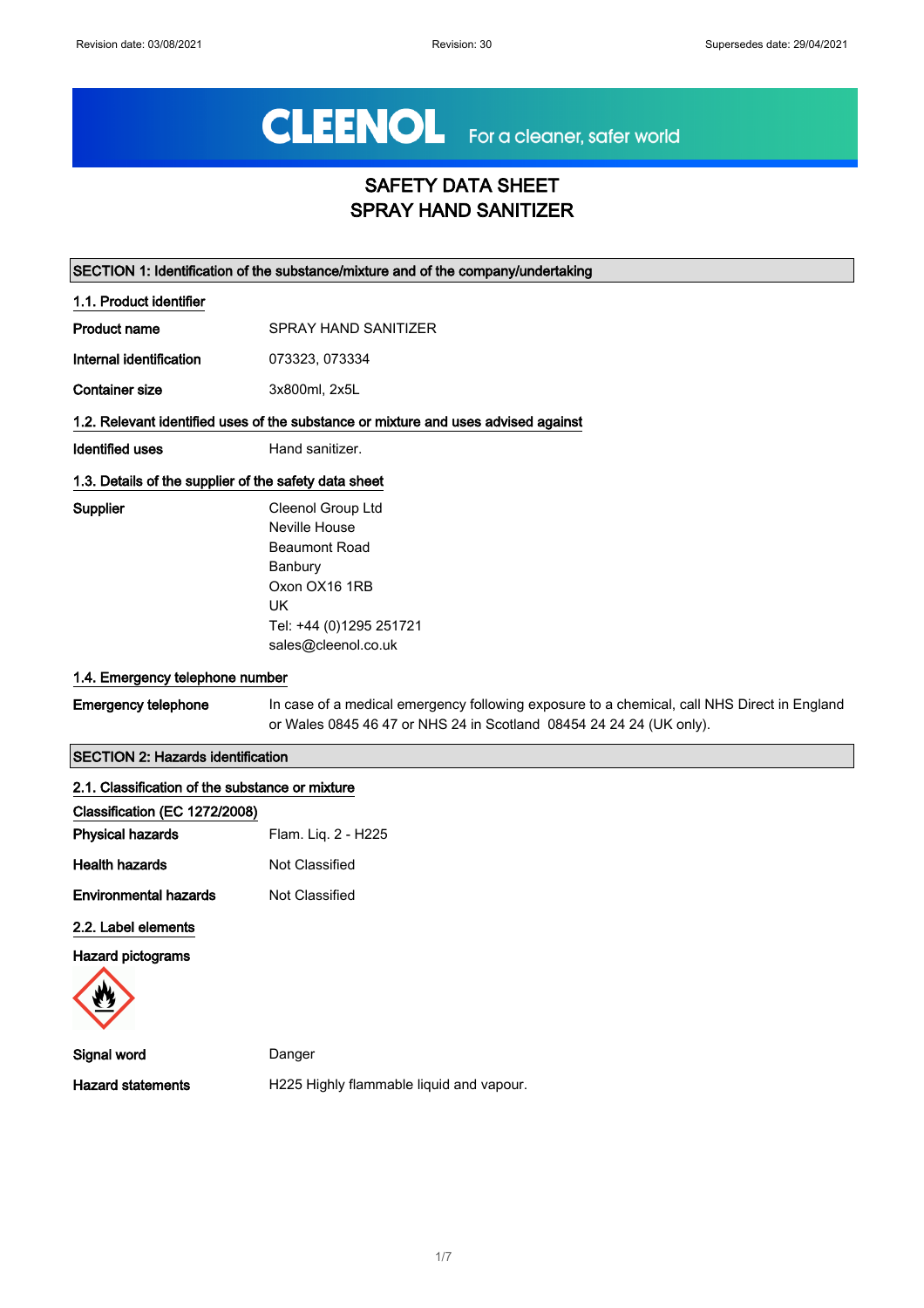| <b>Precautionary statements</b> | P210 Keep away from heat, hot surfaces, sparks, open flames and other ignition sources. No<br>smoking.<br>P233 Keep container tightly closed.<br>P305+P351+P338 IF IN EYES: Rinse cautiously with water for several minutes. Remove<br>contact lenses, if present and easy to do. Continue rinsing.<br>P337+P313 If eye irritation persists: Get medical advice/attention.<br>P370+P378 In case of fire: Use foam, carbon dioxide, dry powder or water fog to extinguish.<br>P403+P235 Store in a well-ventilated place. Keep cool. |
|---------------------------------|-------------------------------------------------------------------------------------------------------------------------------------------------------------------------------------------------------------------------------------------------------------------------------------------------------------------------------------------------------------------------------------------------------------------------------------------------------------------------------------------------------------------------------------|
| Supplementary precautionary     | P501 Dispose of contents/ container in accordance with national regulations.                                                                                                                                                                                                                                                                                                                                                                                                                                                        |

# statements 2.3. Other hazards

| SECTION 3: Composition/information on ingredients |                      |                                                      |     |
|---------------------------------------------------|----------------------|------------------------------------------------------|-----|
| 3.2. Mixtures                                     |                      |                                                      |     |
| <b>ETHANOL</b>                                    |                      |                                                      | 70% |
| CAS number: 64-17-5                               | EC number: 200-578-6 | REACH registration number: 01-<br>2119457610-43-XXXX |     |
| Classification<br>Flam. Liq. 2 - H225             |                      |                                                      |     |

The full text for all hazard statements is displayed in Section 16.

| <b>SECTION 4: First aid measures</b>                                            |                                                                                                                                                                                         |  |  |
|---------------------------------------------------------------------------------|-----------------------------------------------------------------------------------------------------------------------------------------------------------------------------------------|--|--|
| 4.1. Description of first aid measures                                          |                                                                                                                                                                                         |  |  |
| <b>Inhalation</b>                                                               | Remove affected person from source of contamination. No special treatment required.                                                                                                     |  |  |
| Ingestion                                                                       | Give plenty of water to drink. Give milk instead of water if readily available. Keep affected<br>person under observation. Get medical attention if a large quantity has been ingested. |  |  |
| <b>Skin contact</b>                                                             | Rinse with water. In the event of any sensitisation symptoms developing, ensure further<br>exposure is avoided.                                                                         |  |  |
| Eye contact                                                                     | Rinse cautiously with water for several minutes. Remove any contact lenses and open eyelids<br>wide apart. Continue to rinse. Get medical attention if symptoms are severe or persist.  |  |  |
|                                                                                 | 4.2. Most important symptoms and effects, both acute and delayed                                                                                                                        |  |  |
| <b>General information</b>                                                      | The product is considered to be a low hazard under normal conditions of use.                                                                                                            |  |  |
| Inhalation                                                                      | No adverse effects known.                                                                                                                                                               |  |  |
| Ingestion                                                                       | May cause nausea, headache, dizziness and intoxication.                                                                                                                                 |  |  |
| <b>Skin contact</b>                                                             | No adverse effects known.                                                                                                                                                               |  |  |
| Eye contact                                                                     | May cause temporary eye irritation.                                                                                                                                                     |  |  |
| 4.3. Indication of any immediate medical attention and special treatment needed |                                                                                                                                                                                         |  |  |
| Notes for the doctor                                                            | No specific recommendations.                                                                                                                                                            |  |  |
| <b>Specific treatments</b>                                                      | Treat symptomatically.                                                                                                                                                                  |  |  |
| <b>SECTION 5: Firefighting measures</b>                                         |                                                                                                                                                                                         |  |  |

#### 5.1. Extinguishing media

Suitable extinguishing media Extinguish with alcohol-resistant foam, carbon dioxide, dry powder or water fog.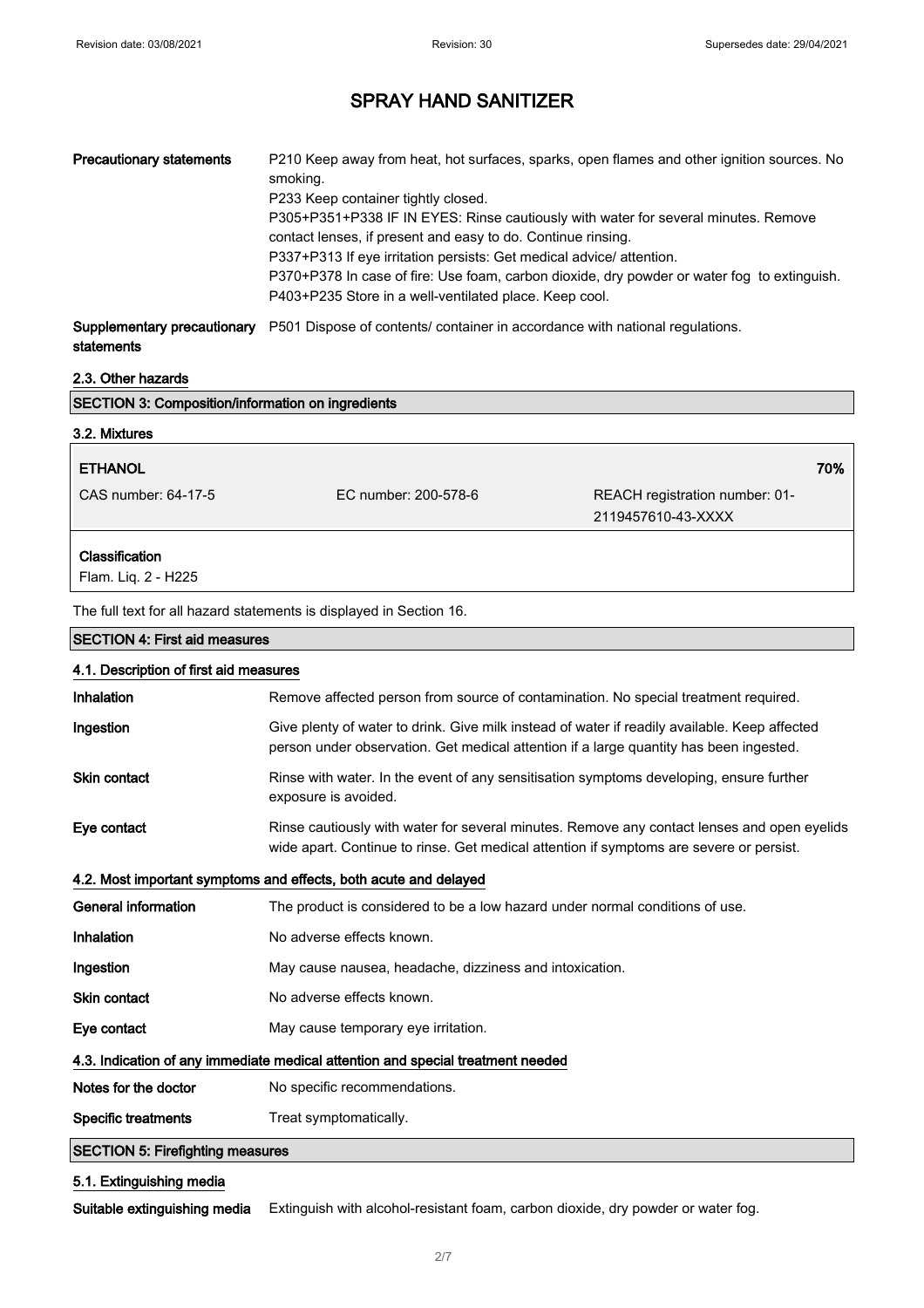| 5.2. Special hazards arising from the substance or mixture |                                                                                                                                                                                                                                                      |  |  |
|------------------------------------------------------------|------------------------------------------------------------------------------------------------------------------------------------------------------------------------------------------------------------------------------------------------------|--|--|
| Specific hazards                                           | Heating may generate flammable vapours.                                                                                                                                                                                                              |  |  |
| 5.3. Advice for firefighters                               |                                                                                                                                                                                                                                                      |  |  |
| Protective actions during<br>firefighting                  | Containers close to fire should be removed or cooled with water. Fight fire with normal<br>precautions from a reasonable distance. Avoid breathing fire gases or vapours.                                                                            |  |  |
| Special protective equipment<br>for firefighters           | Use protective equipment appropriate for surrounding materials. Firefighter's clothing<br>conforming to European standard EN469 (including helmets, protective boots and gloves) will<br>provide a basic level of protection for chemical incidents. |  |  |
| <b>SECTION 6: Accidental release measures</b>              |                                                                                                                                                                                                                                                      |  |  |
|                                                            | 6.1. Personal precautions, protective equipment and emergency procedures                                                                                                                                                                             |  |  |
| <b>Personal precautions</b>                                | Avoid contact with eyes. Take care as floors and other surfaces may become slippery. Do not<br>touch or walk into spilled material.                                                                                                                  |  |  |
| 6.2. Environmental precautions                             |                                                                                                                                                                                                                                                      |  |  |
| <b>Environmental precautions</b>                           | No negative effects on the aquatic environment are known.                                                                                                                                                                                            |  |  |
| 6.3. Methods and material for containment and cleaning up  |                                                                                                                                                                                                                                                      |  |  |
| Methods for cleaning up                                    | Flush away spillage with plenty of water.                                                                                                                                                                                                            |  |  |
| 6.4. Reference to other sections                           |                                                                                                                                                                                                                                                      |  |  |
| Reference to other sections                                | For personal protection, see Section 8. For waste disposal, see Section 13.                                                                                                                                                                          |  |  |
| <b>SECTION 7: Handling and storage</b>                     |                                                                                                                                                                                                                                                      |  |  |
| 7.1. Precautions for safe handling                         |                                                                                                                                                                                                                                                      |  |  |
| Usage precautions                                          | For professional users only. Keep away from heat, sparks and open flame. Container must be<br>kept tightly closed when not in use.                                                                                                                   |  |  |
|                                                            | 7.2. Conditions for safe storage, including any incompatibilities                                                                                                                                                                                    |  |  |
| <b>Storage precautions</b>                                 | Keep only in the original container in a cool, well-ventilated place.                                                                                                                                                                                |  |  |
| Storage class                                              | Flammable liquid storage.                                                                                                                                                                                                                            |  |  |
| 7.3. Specific end use(s)                                   |                                                                                                                                                                                                                                                      |  |  |
| Specific end use(s)                                        | The identified uses for this product are detailed in Section 1.2.                                                                                                                                                                                    |  |  |
| <b>SECTION 8: Exposure controls/Personal protection</b>    |                                                                                                                                                                                                                                                      |  |  |
| 8.1. Control parameters                                    |                                                                                                                                                                                                                                                      |  |  |
| Occupational exposure limits<br><b>ETHANOL</b>             |                                                                                                                                                                                                                                                      |  |  |
| Short-term exposure limit (15-minute): WEL                 | Long-term exposure limit (8-hour TWA): WEL 1000 ppm 1920 mg/m <sup>3</sup>                                                                                                                                                                           |  |  |

WEL = Workplace Exposure Limit.

## 8.2. Exposure controls

## Protective equipment

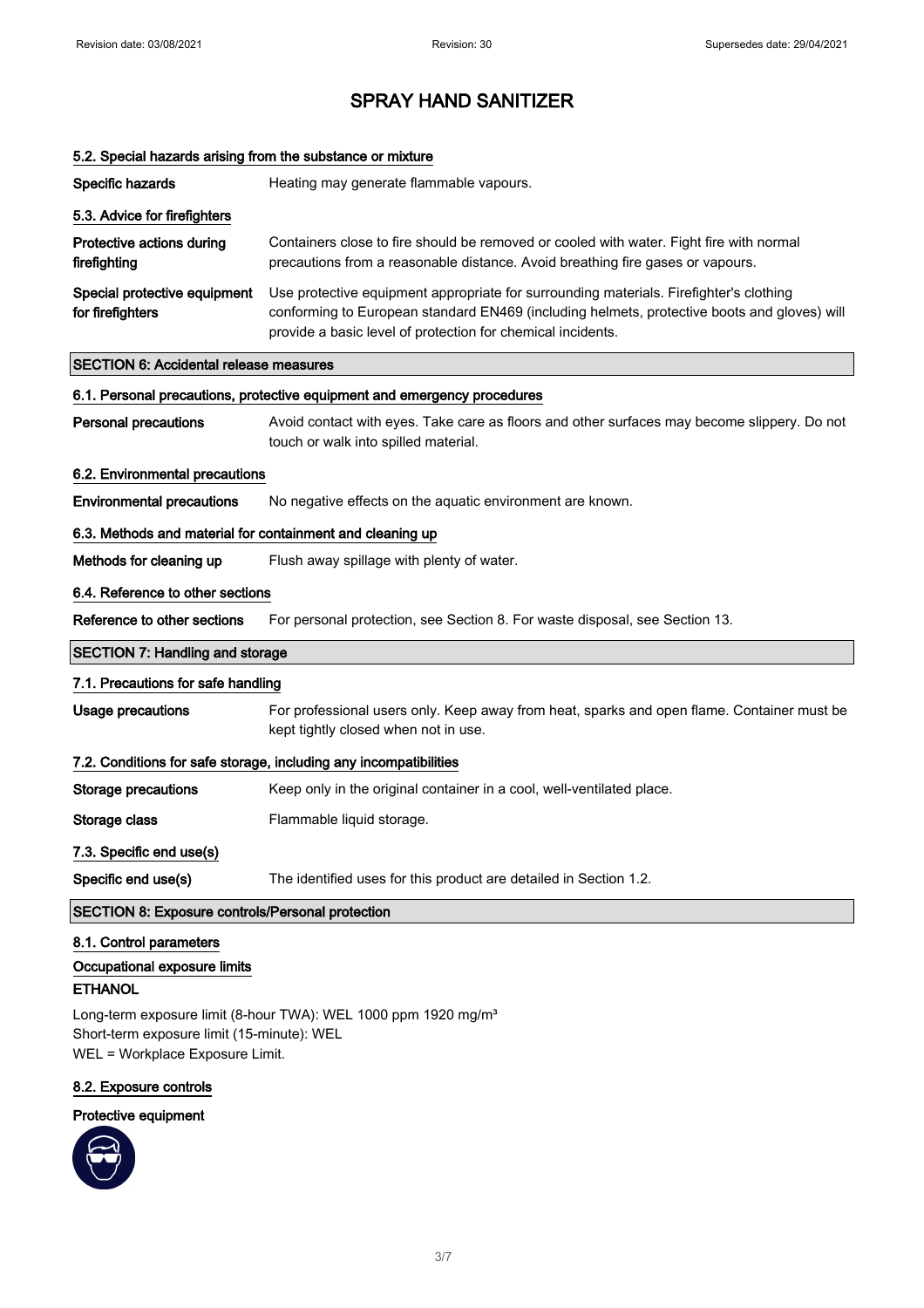| Appropriate engineering<br>controls                        | No specific ventilation requirements.                                                                                                            |
|------------------------------------------------------------|--------------------------------------------------------------------------------------------------------------------------------------------------|
| Eye/face protection                                        | Eyewear complying with an approved standard should be worn if a risk assessment indicates<br>eye contact is possible.                            |
| Hand protection                                            | Hand protection not required.                                                                                                                    |
| Hygiene measures                                           | No specific hygiene procedures recommended but good personal hygiene practices should<br>always be observed when working with chemical products. |
| <b>Respiratory protection</b>                              | No specific requirements are anticipated under normal conditions of use.                                                                         |
| <b>SECTION 9: Physical and chemical properties</b>         |                                                                                                                                                  |
| 9.1. Information on basic physical and chemical properties |                                                                                                                                                  |
| Appearance                                                 | Coloured liquid.                                                                                                                                 |
| Colour                                                     | Blue.                                                                                                                                            |
| Odour                                                      | Alcoholic.                                                                                                                                       |
| рH                                                         | pH (concentrated solution): ~8                                                                                                                   |
| Flash point                                                | 21°C Pensky-Martens closed cup.                                                                                                                  |
| <b>Relative density</b>                                    | $0.83 - 0.88$ @ 20 $^{\circ}$ C                                                                                                                  |
| Solubility(ies)                                            | Soluble in water.                                                                                                                                |
| Auto-ignition temperature                                  | Not determined.                                                                                                                                  |
| <b>Oxidising properties</b>                                | Does not meet the criteria for classification as oxidising.                                                                                      |
| 9.2. Other information                                     |                                                                                                                                                  |
| <b>Refractive index</b>                                    | $22 - 24$                                                                                                                                        |
| Volatile organic compound                                  | Does not meet the criteria for classification as oxidising.                                                                                      |
| <b>SECTION 10: Stability and reactivity</b>                |                                                                                                                                                  |
| 10.1. Reactivity                                           |                                                                                                                                                  |
| Reactivity                                                 | There are no known reactivity hazards associated with this product.                                                                              |
| 10.2. Chemical stability                                   |                                                                                                                                                  |
| <b>Stability</b>                                           | Stable at normal ambient temperatures and when used as recommended.                                                                              |
| 10.3. Possibility of hazardous reactions                   |                                                                                                                                                  |
| Possibility of hazardous<br>reactions                      | No potentially hazardous reactions known.                                                                                                        |
| 10.4. Conditions to avoid                                  |                                                                                                                                                  |
| Conditions to avoid                                        | Avoid heat, flames and other sources of ignition.                                                                                                |

10.5. Incompatible materials

Materials to avoid **Keep away from oxidising materials, heat and flames.** 

### 10.6. Hazardous decomposition products

Hazardous decomposition products Does not decompose when used and stored as recommended.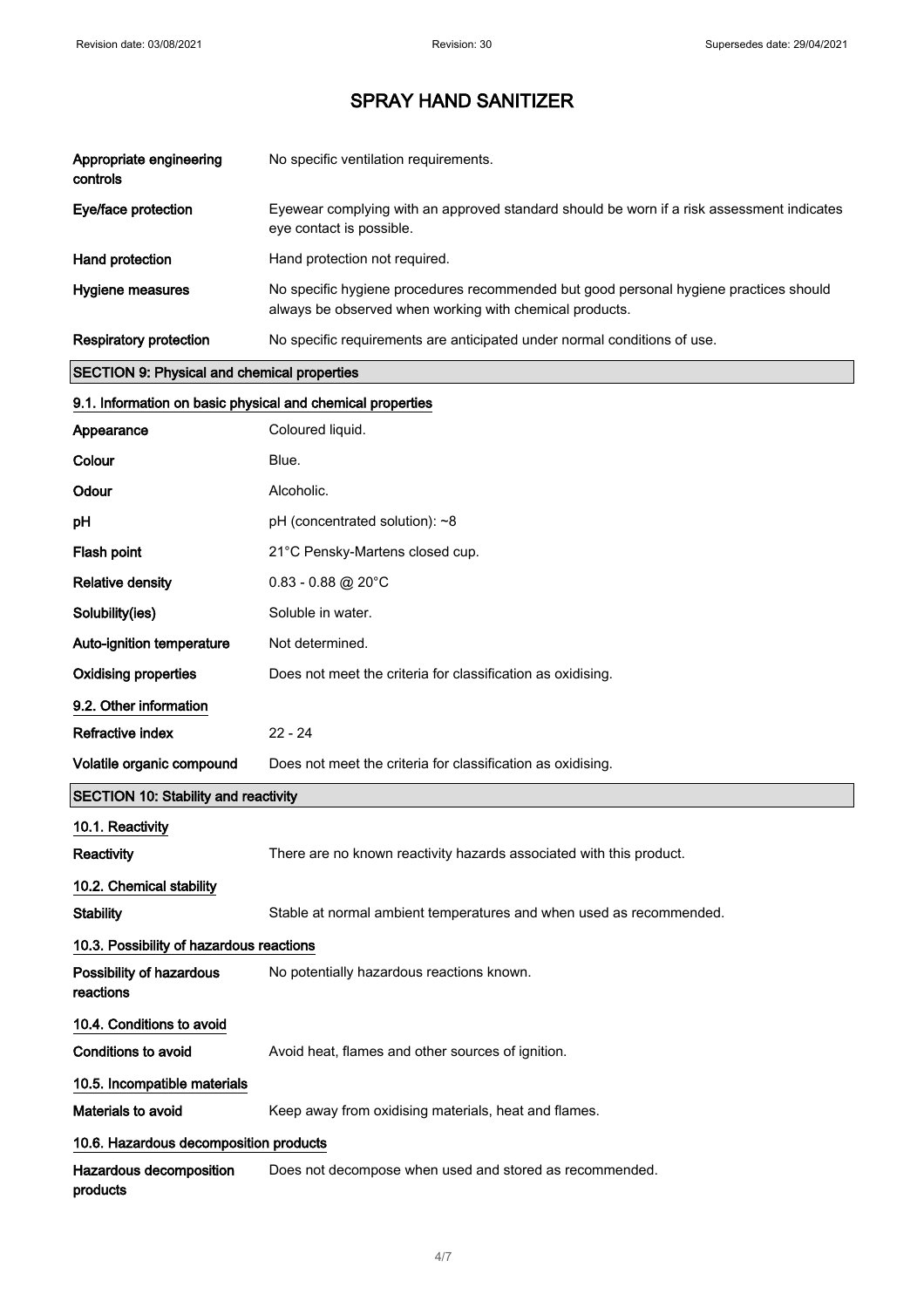# SECTION 11: Toxicological information

| 11.1. Information on toxicological effects |                                                                                                            |  |  |  |
|--------------------------------------------|------------------------------------------------------------------------------------------------------------|--|--|--|
| <b>Toxicological effects</b>               | Information given is based on data of the components and of similar products.                              |  |  |  |
|                                            |                                                                                                            |  |  |  |
| <b>General information</b>                 | The product is not believed to present a hazard due to its physical nature.                                |  |  |  |
| Ingestion                                  | May cause nausea, headache, dizziness and intoxication.                                                    |  |  |  |
| Skin contact                               | Skin irritation should not occur when used as recommended.                                                 |  |  |  |
| Eye contact                                | May cause temporary eye irritation.                                                                        |  |  |  |
| <b>SECTION 12: Ecological information</b>  |                                                                                                            |  |  |  |
| Ecotoxicity                                | No negative effects on the aquatic environment are known.                                                  |  |  |  |
| 12.1. Toxicity                             |                                                                                                            |  |  |  |
| <b>Toxicity</b>                            | The product is not believed to present a hazard due to its physical nature.                                |  |  |  |
| 12.2. Persistence and degradability        |                                                                                                            |  |  |  |
|                                            | Persistence and degradability The substance is readily biodegradable.                                      |  |  |  |
| 12.3. Bioaccumulative potential            |                                                                                                            |  |  |  |
| <b>Bioaccumulative potential</b>           | The product does not contain any substances expected to be bioaccumulating.                                |  |  |  |
| 12.4. Mobility in soil                     |                                                                                                            |  |  |  |
| <b>Mobility</b>                            | Soluble in water.                                                                                          |  |  |  |
| 12.5. Results of PBT and vPvB assessment   |                                                                                                            |  |  |  |
| Results of PBT and vPvB<br>assessment      | This product does not contain any substances classified as PBT or vPvB.                                    |  |  |  |
| 12.6. Other adverse effects                |                                                                                                            |  |  |  |
| Other adverse effects                      | None known.                                                                                                |  |  |  |
| <b>SECTION 13: Disposal considerations</b> |                                                                                                            |  |  |  |
| 13.1. Waste treatment methods              |                                                                                                            |  |  |  |
| <b>General information</b>                 | Dispose of surplus products and those that cannot be recycled via a licensed waste disposal<br>contractor. |  |  |  |
| Disposal methods                           | Following dilution, discharge to the sewer with plenty of water may be permitted.                          |  |  |  |
| <b>SECTION 14: Transport information</b>   |                                                                                                            |  |  |  |
| 14.1. UN number                            |                                                                                                            |  |  |  |
| UN No. (ADR/RID)                           | 1170                                                                                                       |  |  |  |
| UN No. (IMDG)                              | 1170                                                                                                       |  |  |  |
| UN No. (ICAO)                              | 1170                                                                                                       |  |  |  |
| UN No. (ADN)                               | 1170                                                                                                       |  |  |  |
| 14.2. UN proper shipping name              |                                                                                                            |  |  |  |
| Proper shipping name<br>(ADR/RID)          | ETHANOL SOLUTION (ETHYL ALCOHOL SOLUTION)                                                                  |  |  |  |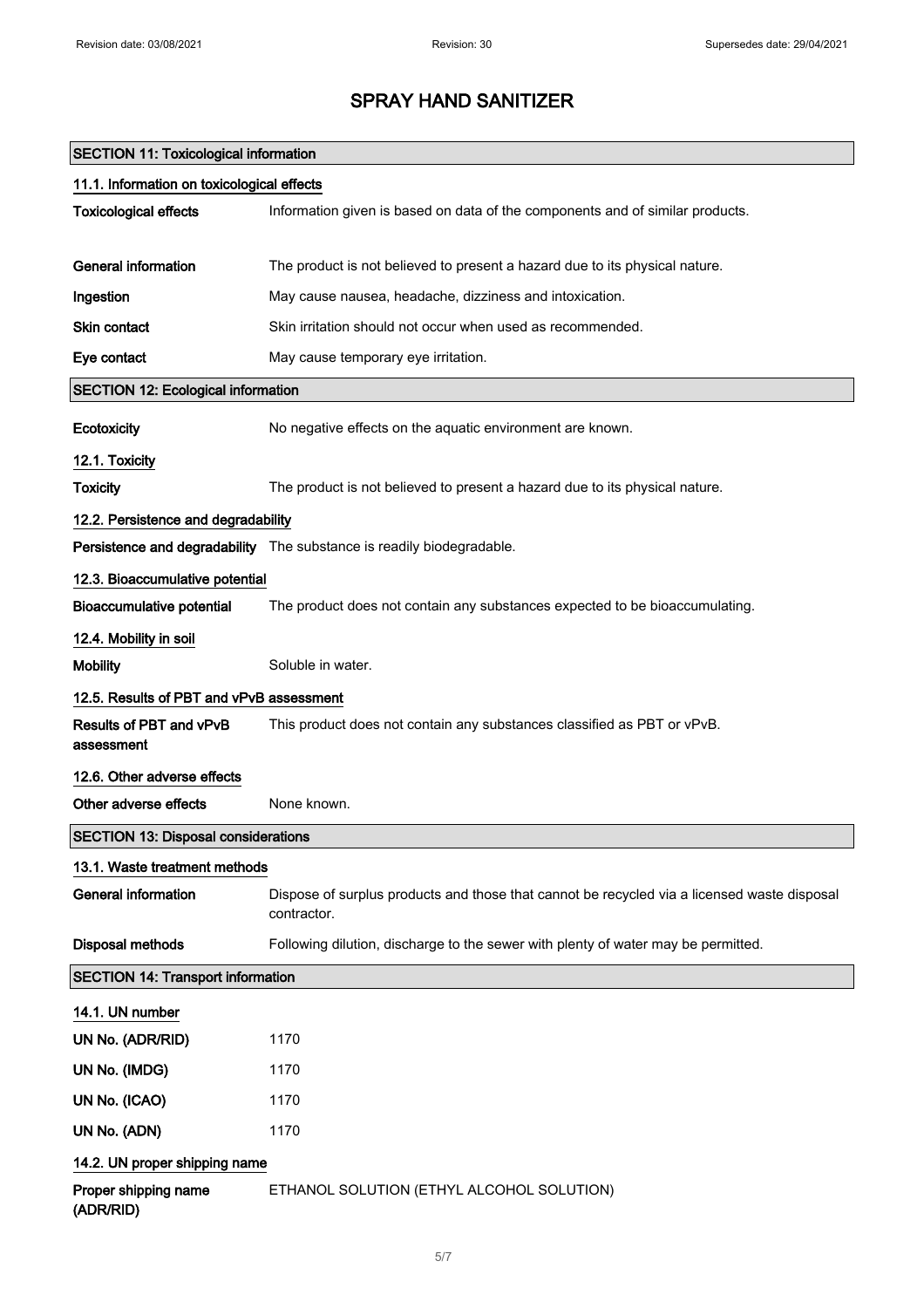| Proper shipping name (IMDG) ETHANOL SOLUTION (ETHYL ALCOHOL SOLUTION)       |
|-----------------------------------------------------------------------------|
| Proper shipping name (ICAO) ETHANOL SOLUTION (ETHYL ALCOHOL SOLUTION)       |
| <b>Proper shipping name (ADN)</b> ETHANOL SOLUTION (ETHYL ALCOHOL SOLUTION) |

#### 14.3. Transport hazard class(es)

| <b>ADR/RID class</b>        | 3  |
|-----------------------------|----|
| ADR/RID classification code | F1 |
| <b>ADR/RID label</b>        | 3  |
| <b>IMDG class</b>           | 3  |
| ICAO class/division         | 3  |
| ADN class                   | 3  |

Transport labels



| 14.4. Packing group       |   |
|---------------------------|---|
| ADR/RID packing group     | Ш |
| <b>IMDG packing group</b> | Ш |
| ICAO packing group        | Ш |
| ADN packing group         | Ш |

14.5. Environmental hazards

Environmentally hazardous substance/marine pollutant No.

### 14.6. Special precautions for user

| EmS                                                                               | F-E. S-D    |
|-----------------------------------------------------------------------------------|-------------|
| ADR transport category                                                            | 2           |
| <b>Emergency Action Code</b>                                                      | $\cdot$ 2YF |
| <b>Hazard Identification Number</b><br>(ADR/RID)                                  | -33         |
| Tunnel restriction code                                                           | (D/E)       |
| 14.7. Transport in bulk according to Annex II of MARPOL and the IBC Code          |             |
| <b>Transport in bulk according to</b> Not applicable.<br>Annex II of MARPOL 73/78 |             |

and the IBC Code

SECTION 15: Regulatory information

#### 15.1. Safety, health and environmental regulations/legislation specific for the substance or mixture